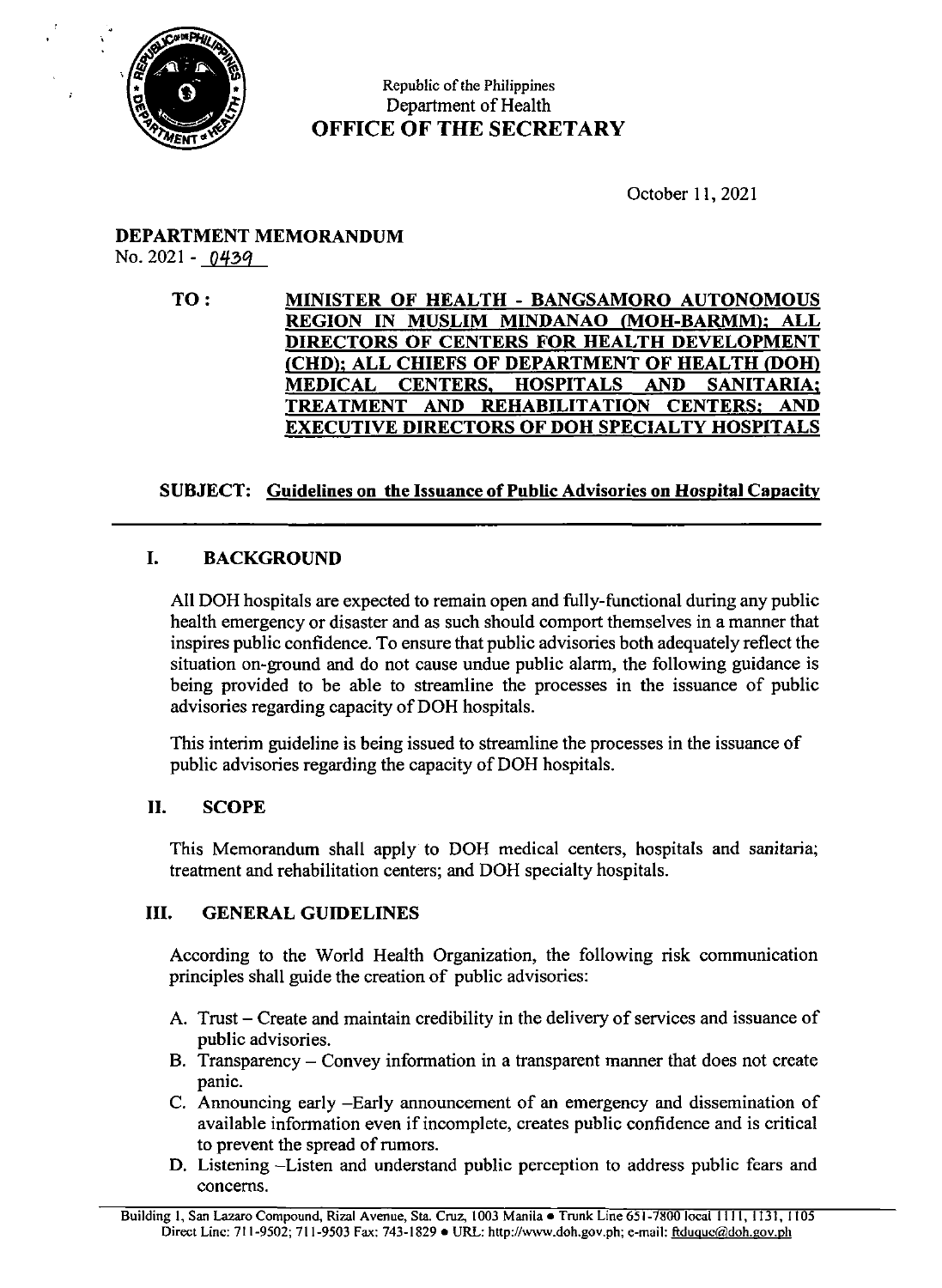E. Planning -Establish systems and structures, plan, build capacity, and engage communities and the media before an emergency actually happen.

### IV. IMPLEMENTING GUIDELINES

The following guidelines are being issued to provide guidance in the issuance of public advisories on hospital capacity:

- A. All DOH hospitals shall designate a communication team in-charge of the following:
	- 1. Drafting public advisories according to the risk communication principles, guided by the Official Template (Annex A);
	- 2. Fumishing a copy of the draft of public advisory together with the data on hospital capacity to the concerned Field Implementation and Coordination Team;
	- 3. Facilitating the comments and inputs from the Communications Management Team before securing approval for release. posting the advisory on respective official social media account/s.
- B. The Field Implementation and Coordination Team shall:
	- 1. Validate the need to issue a public advisory based on the data on hospital capacity and other relevant indicators;
	- 2. Ensure that public advisories adequately reflect the situation on the ground;
	- 3. Forward to the CMU all draft public advisories of hospitals, as validated, for comments and additional inputs;
	- 4. Facilitate approval and clearance of the public advisories.

 $C_{c}$  JS. The Communications Management Unit shall:

- 1. Guide the hospitals on proper risk communication and creation of public advisories;
- 2. Provide comments and inputs to the draft advisories; and
- 3. Facilitate dissemination to official social media channels.
- D. The Office of the Chief of Staff shall:
	- 1. Ensure that all efforts are exhausted to increase capacity of hospitals and that necessary assistance are provided to augment resources;
	- 2. Provide final clearance for the release of the hospitals public advisory;
	- 3. Transmit back approved version of the public advisory to hospitals, copy furnishing the CMU and FICT.

For your guidance and strict compliance.

FRANCISCO T, OUQUE III, MD, MSc<br>Secretary of Health